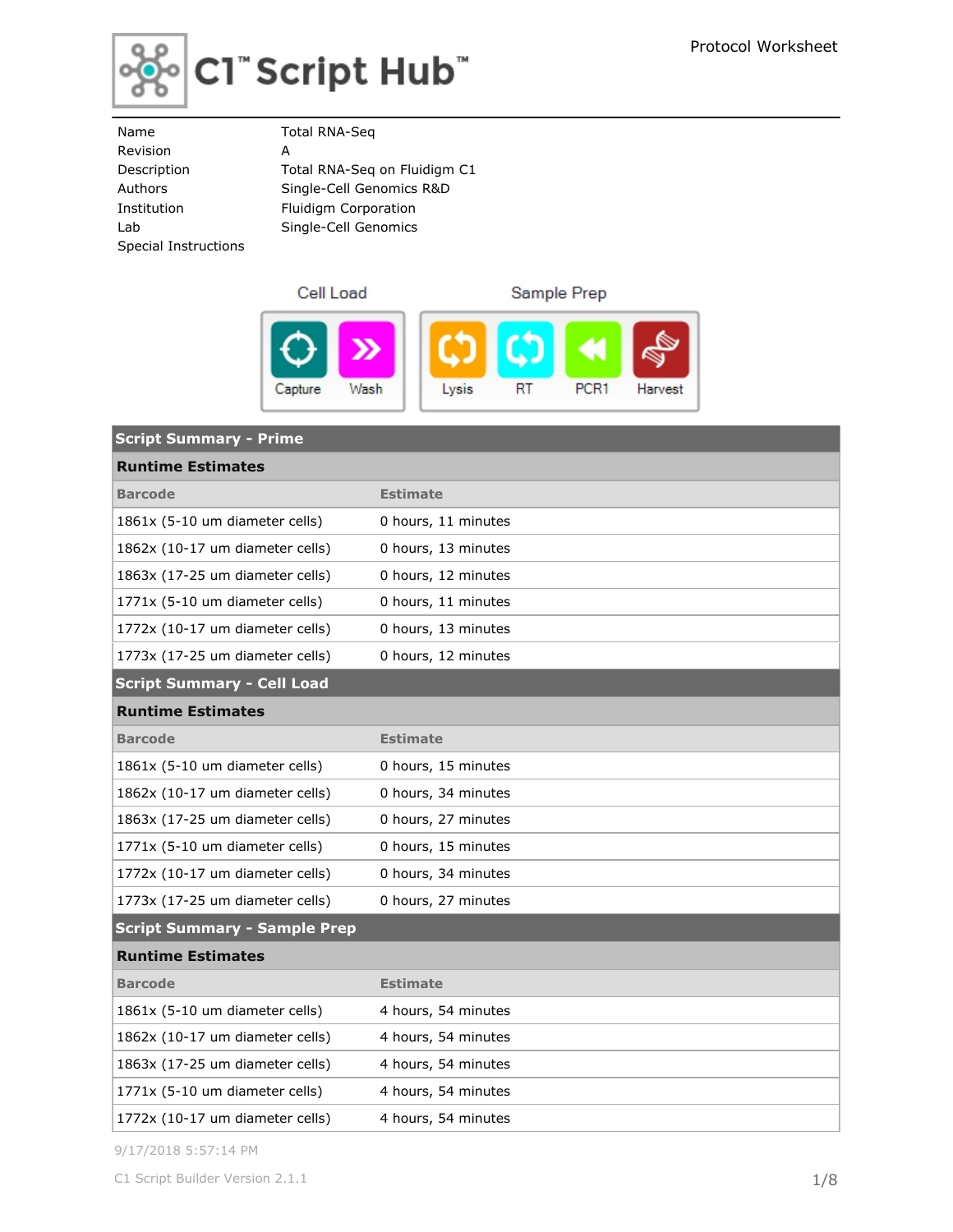

| 1773x (17-25 um diameter cells)<br>4 hours, 54 minutes |                            |                                    |                 |              |  |  |  |
|--------------------------------------------------------|----------------------------|------------------------------------|-----------------|--------------|--|--|--|
| <b>Incubation Profile</b>                              |                            |                                    |                 |              |  |  |  |
| <b>Script Step</b>                                     | <b>Operation</b>           |                                    | Temperature (C) | Duration (s) |  |  |  |
| Lysis                                                  | Lysis                      | <b>RNA</b><br>Fragmentatio 85<br>n |                 | 360          |  |  |  |
|                                                        |                            | Cool Down                          | 10              | 120          |  |  |  |
| <b>RT</b>                                              | <b>RT</b>                  | RT.                                | 42              | 5400         |  |  |  |
|                                                        |                            | <b>RT</b><br>Inactivation          | 70              | 600          |  |  |  |
|                                                        |                            | Cool Down                          | 10              | 60           |  |  |  |
| PCR1                                                   | <b>Hot Start</b>           | Manual                             | 94              | 60           |  |  |  |
| PCR1                                                   | PCR Cycle (3)<br>Step) x10 | Denaturation                       | 98              | 15           |  |  |  |
|                                                        |                            | Annealling                         | 55              | 15           |  |  |  |
|                                                        |                            | Extension                          | 68              | 30           |  |  |  |
| PCR1                                                   | Final Extension            | Extension                          | 68              | 120          |  |  |  |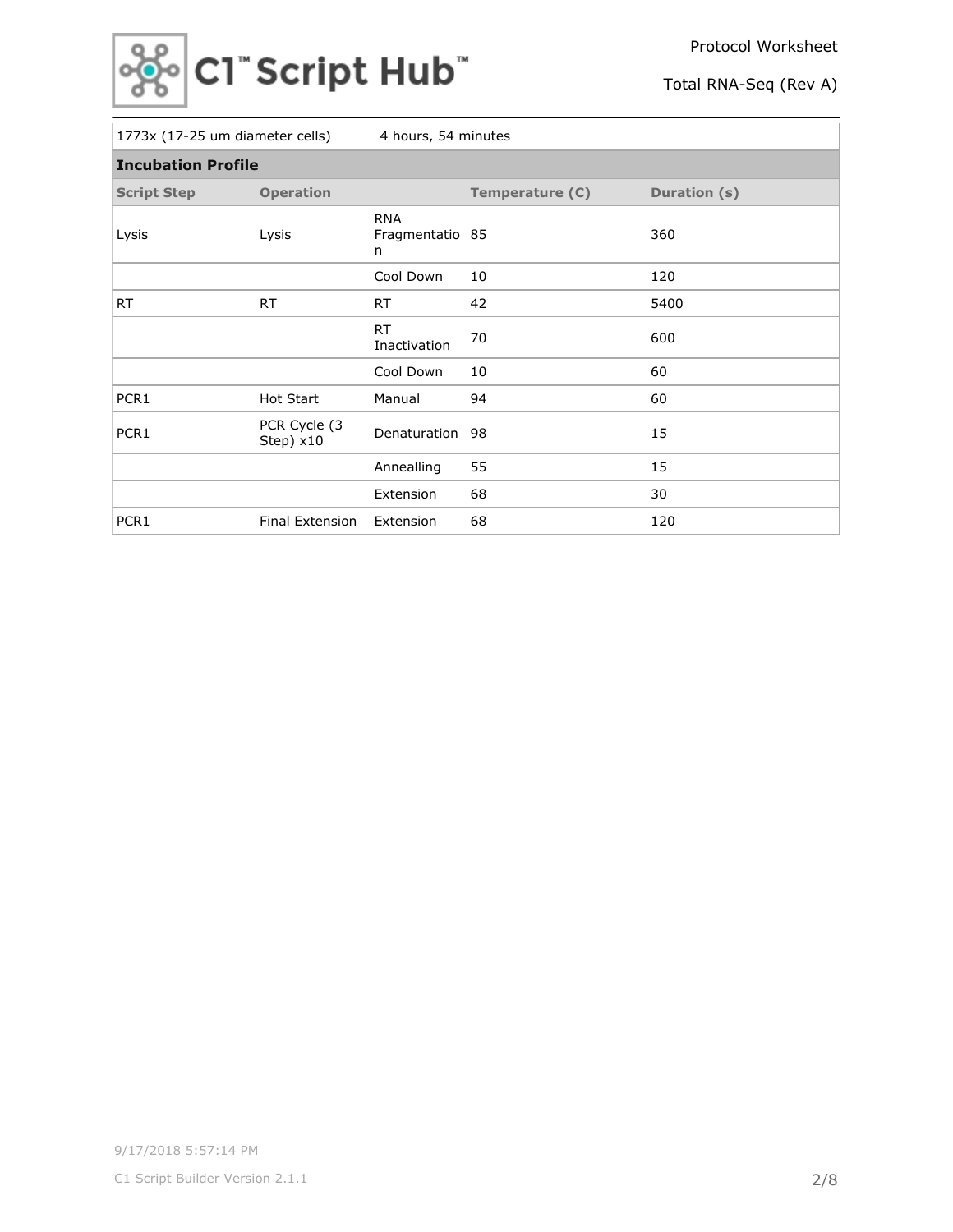

## **Script Reagent Details - Prime**



| <b>Reagent Loading</b>               |                |                    |                   |                      |
|--------------------------------------|----------------|--------------------|-------------------|----------------------|
| <b>Name</b>                          | Volume (µl)    | <b>IFC Inlet</b>   | <b>Notes</b>      |                      |
| Harvest Reagent                      | $200$ µl       | A1                 |                   |                      |
| Harvest Reagent                      | $200$ µl       | A2                 |                   |                      |
| <b>Blocking Reagent</b><br>$\bullet$ | <b>֎</b> 15 µl | C1                 |                   |                      |
| <b>Blocking Reagent</b><br>$\bullet$ | $15 \mu$       | C <sub>2</sub>     |                   |                      |
| Harvest Reagent                      | $20 \mu$       | <b>P1</b>          |                   |                      |
| Harvest Reagent                      | $20 \mu$       | P <sub>2</sub>     |                   |                      |
| Reagent Mix Recipe - Prime           |                |                    |                   |                      |
| <b>Blocking Reagent</b>              |                |                    |                   |                      |
| <b>Reagent (Stock Concentration)</b> |                | Mix Prep $(\mu I)$ | <b>Prep Conc.</b> | <b>Chamber Conc.</b> |
| C1 Blocking RGT (1X)                 |                |                    |                   |                      |
| <b>Harvest Reagent</b>               |                |                    |                   |                      |
| <b>Reagent (Stock Concentration)</b> |                | Mix Prep $(\mu I)$ | <b>Prep Conc.</b> | <b>Chamber Conc.</b> |
| C1 Harvest RGT (1X)                  |                |                    |                   |                      |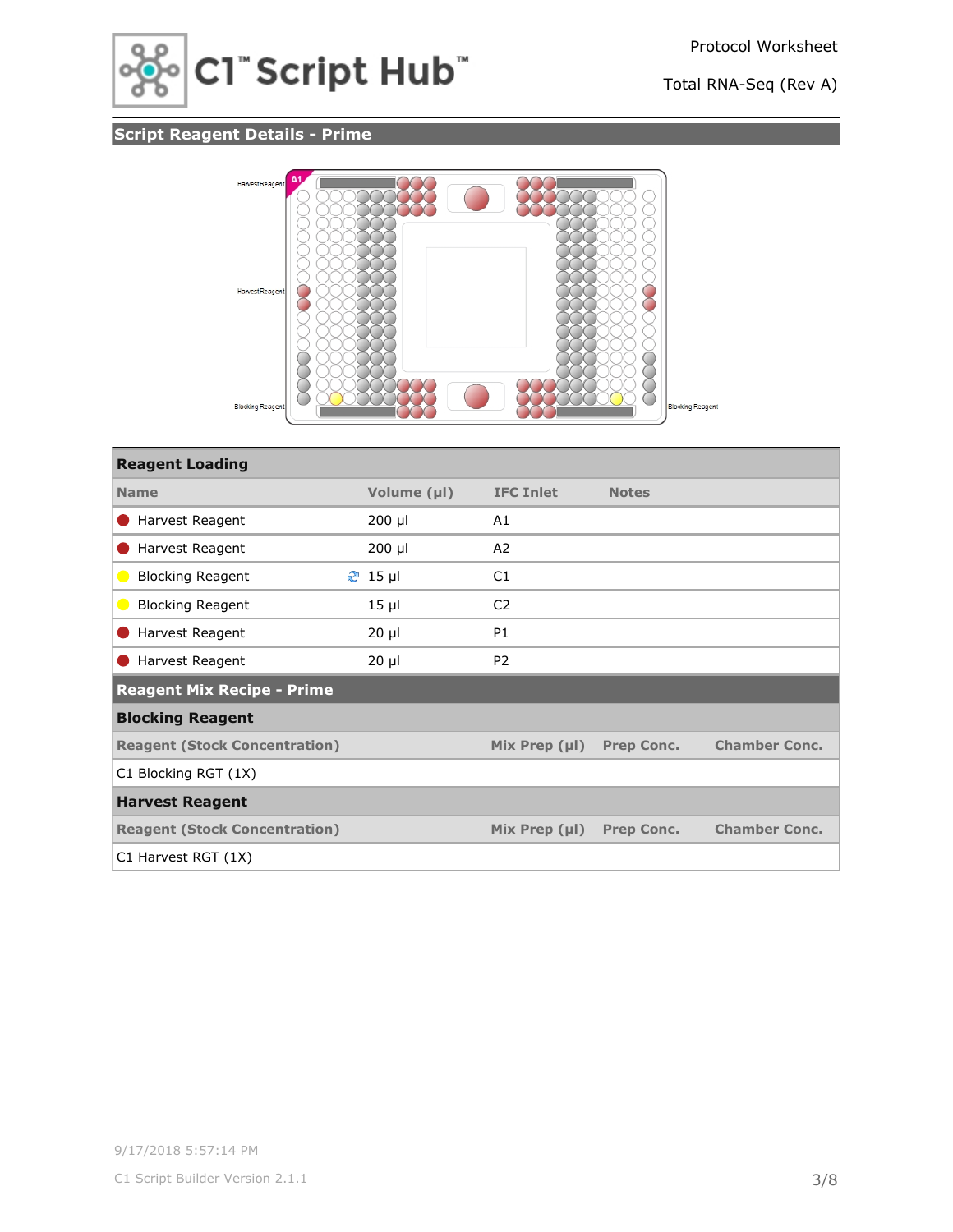

## **Script Reagent Details - Cell Load**



| <b>Inlet Reuse</b>                    |                  |             |                                          |                       |                   |                                                              |  |
|---------------------------------------|------------------|-------------|------------------------------------------|-----------------------|-------------------|--------------------------------------------------------------|--|
| <b>Name</b>                           | <b>IFC Inlet</b> |             | <b>Instructions</b>                      |                       |                   |                                                              |  |
| Cell Mix                              | C1               |             | Aspirate inlet prior to loading reagents |                       |                   |                                                              |  |
| Flowthrough Outlet                    | C <sub>2</sub>   |             |                                          |                       |                   | Aspirate inlet prior to loading reagents (1862x, 1863x only) |  |
| <b>Reagent Loading</b>                |                  |             |                                          |                       |                   |                                                              |  |
| <b>Name</b>                           |                  | Volume (µl) |                                          | <b>IFC Inlet</b>      | <b>Notes</b>      |                                                              |  |
| Preloading Reagent                    |                  | 24          |                                          | $\mathcal{P}$         |                   |                                                              |  |
| Cell Wash Buffer                      |                  | 7           |                                          | 5                     |                   |                                                              |  |
| Cell Mix                              |                  | ී 6         |                                          | C1                    |                   |                                                              |  |
| <b>Reagent Mix Recipe - Cell Load</b> |                  |             |                                          |                       |                   |                                                              |  |
| <b>Preloading Reagent</b>             |                  |             |                                          |                       |                   |                                                              |  |
| <b>Reagent (Stock Concentration)</b>  |                  |             |                                          | Mix Prep $(\mu I)$    | <b>Prep Conc.</b> | <b>Chamber Conc.</b>                                         |  |
| C1 Preloading RGT (1X)                |                  |             |                                          |                       |                   |                                                              |  |
| <b>Cell Mix</b>                       |                  |             |                                          |                       |                   |                                                              |  |
| <b>Reagent (Stock Concentration)</b>  |                  |             |                                          | Mix Prep $(\mu I)$    | <b>Prep Conc.</b> | <b>Chamber Conc.</b>                                         |  |
| Suspension RGT (2.5X)                 |                  |             |                                          | 40                    | $\mathbf{1}$      | 1                                                            |  |
| Cells 66-330 / µL                     |                  |             |                                          | 60                    |                   |                                                              |  |
|                                       |                  |             |                                          | 100 Total Prep Volume |                   |                                                              |  |
| <b>Cell Wash Buffer</b>               |                  |             |                                          |                       |                   |                                                              |  |
| <b>Reagent (Stock Concentration)</b>  |                  |             |                                          | Mix Prep $(\mu I)$    | <b>Prep Conc.</b> | <b>Chamber Conc.</b>                                         |  |
| Cell Wash BUF (1X)                    |                  |             |                                          |                       |                   |                                                              |  |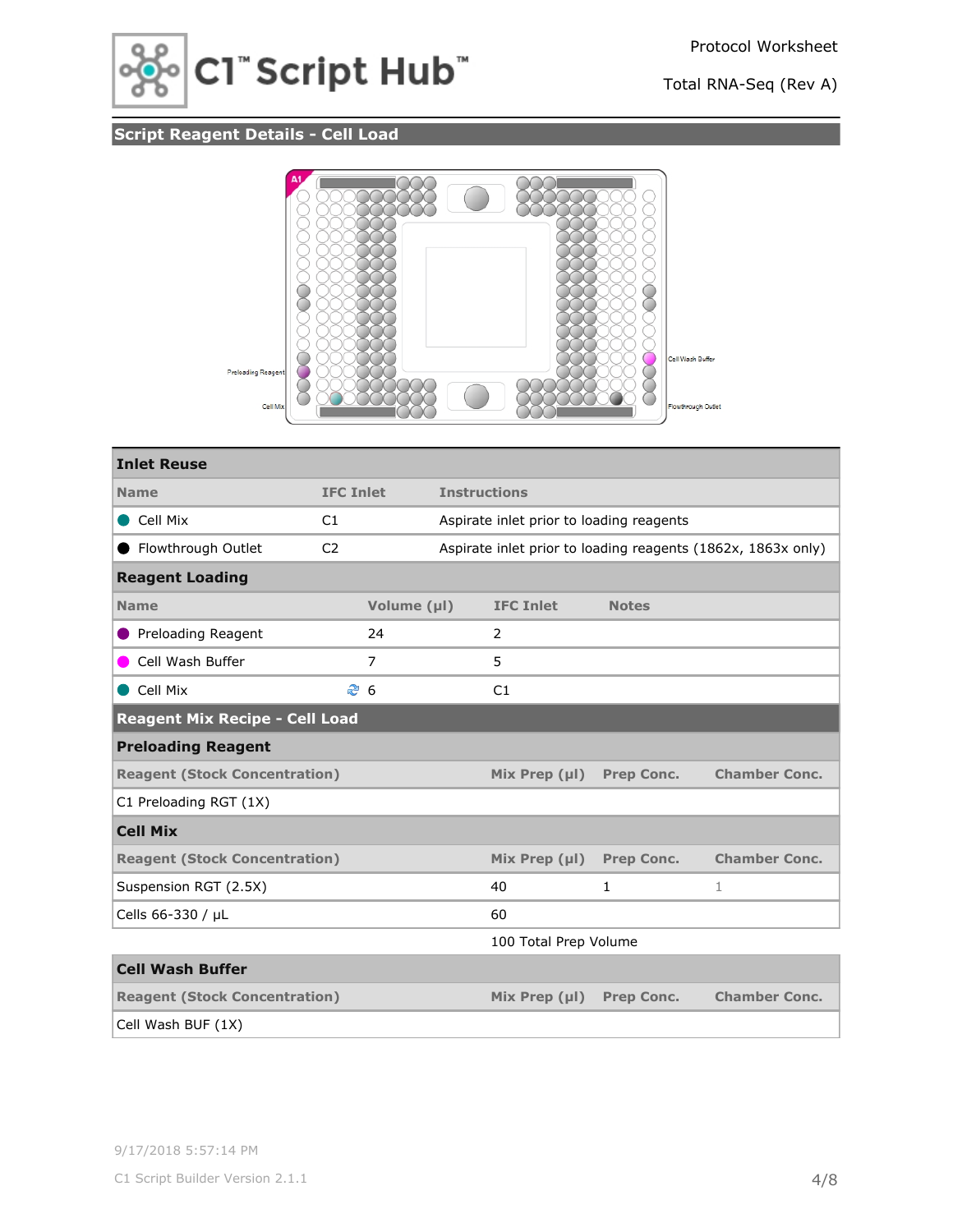

## **Script Reagent Details - Sample Prep**



| <b>Inlet Reuse</b>                      |                  |              |                     |                        |                   |                                                              |
|-----------------------------------------|------------------|--------------|---------------------|------------------------|-------------------|--------------------------------------------------------------|
| <b>Name</b>                             | <b>IFC Inlet</b> |              | <b>Instructions</b> |                        |                   |                                                              |
| ● Flowthrough Outlet                    | C <sub>2</sub>   |              |                     |                        |                   | Aspirate inlet prior to loading reagents (1862x, 1863x only) |
| <b>Reagent Loading</b>                  |                  |              |                     |                        |                   |                                                              |
| <b>Name</b>                             |                  | Volume (µl)  |                     | <b>IFC Inlet</b>       | <b>Notes</b>      |                                                              |
| Preloading Reagent                      |                  | $\mathbf{0}$ |                     | 2                      |                   |                                                              |
| Lysis Mix                               |                  | 7            |                     | 3                      |                   |                                                              |
| RT Mix                                  |                  | 8            |                     | 4                      |                   |                                                              |
| Harvest Reagent                         |                  | 180 µl each  |                     | Harvest Inlets         |                   |                                                              |
| PCR1 Final Mix                          |                  | 5 each       |                     | <b>Harvest Outlets</b> |                   |                                                              |
| <b>Reagent Mix Recipe - Sample Prep</b> |                  |              |                     |                        |                   |                                                              |
| <b>Preloading Reagent</b>               |                  |              |                     |                        |                   |                                                              |
| <b>Reagent (Stock Concentration)</b>    |                  |              |                     | Mix Prep $(\mu I)$     | <b>Prep Conc.</b> | <b>Chamber Conc.</b>                                         |
| C1 Preloading RGT (1X)                  |                  |              |                     |                        |                   |                                                              |
| <b>Harvest Reagent</b>                  |                  |              |                     |                        |                   |                                                              |
| <b>Reagent (Stock Concentration)</b>    |                  |              |                     | Mix Prep $(\mu I)$     | <b>Prep Conc.</b> | <b>Chamber Conc.</b>                                         |
| C1 Harvest RGT (1X)                     |                  |              |                     |                        |                   |                                                              |
| <b>10X Lysis Mix (Secondary)</b>        |                  |              |                     |                        |                   |                                                              |
| <b>Reagent (Stock Concentration)</b>    |                  |              |                     | Mix Prep $(\mu I)$     | <b>Prep Conc.</b> | <b>Chamber Conc.</b>                                         |
| 10X Lysis Buffer (10X)                  |                  |              |                     | 19                     | 9.5               |                                                              |
| RNase Inhibitor                         |                  |              |                     | 1                      |                   |                                                              |
|                                         |                  |              |                     | 20 Total Prep Volume   |                   |                                                              |
| <b>Lysis Mix</b>                        |                  |              |                     |                        |                   |                                                              |
| <b>Reagent (Stock Concentration)</b>    |                  |              |                     | Mix Prep $(\mu I)$     | <b>Prep Conc.</b> | <b>Chamber Conc.</b>                                         |

9/17/2018 5:57:14 PM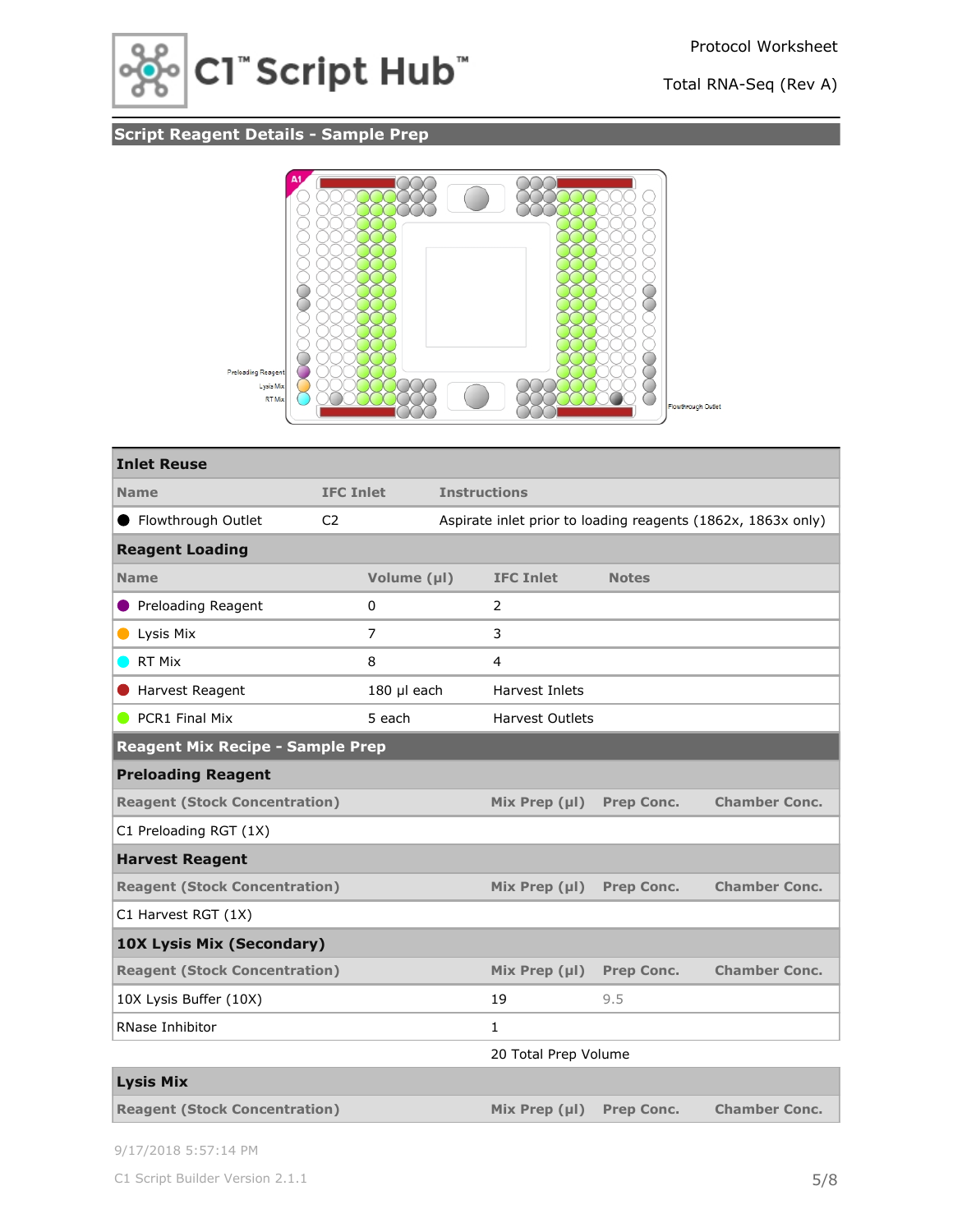



| SMART scN6           | 1.68 |     |        |
|----------------------|------|-----|--------|
| scRT Buffer          | 2.88 |     |        |
| 10X Lysis Mix        | 1.2  |     |        |
| Nuclease-Free Water  | 3.12 |     |        |
| C1 Loading RGT (20X) | 0.72 | 1.5 | 1.0005 |

9.6 Total Prep Volume

| <b>RT Mix</b>                                |                    |                   |                      |
|----------------------------------------------|--------------------|-------------------|----------------------|
| <b>Reagent (Stock Concentration)</b>         | Mix Prep $(\mu I)$ | <b>Prep Conc.</b> | <b>Chamber Conc.</b> |
| scRT Buffer                                  | $\mathcal{P}$      |                   |                      |
| SMART scTSO Mix                              | 3.95               |                   |                      |
| RNase Inhibitor $(40 \text{ U/}\mu\text{I})$ | 0.5                |                   | 1.142                |
| SMARTScribe RT (100 U/µl)                    | 1.75               | 17.5              | 9.9925               |
| Nuclease-Free Water                          | 1.3                |                   |                      |
| C1 Loading RGT (20X)                         | 0.5                |                   | 0.571                |

10 Total Prep Volume

| <b>PCR1 Mix (Secondary)</b>          |                    |                   |                      |
|--------------------------------------|--------------------|-------------------|----------------------|
| <b>Reagent (Stock Concentration)</b> | Mix Prep $(\mu I)$ | <b>Prep Conc.</b> | <b>Chamber Conc.</b> |
| SegAmp CB PCR Buffer (2X) (2X)       | 300                | 1.5625            |                      |
| SeqAmp DNA Polymerase                | 12                 |                   |                      |
| C1 Loading RGT (20X)                 | 26.9               | 1.401             |                      |
| Nuclease-Free Water                  | 45.1               |                   |                      |

384 Total Prep Volume

#### **Diluted Primer Mix (Secondary)**

Special Instructions:

-------------------- Please refer to the Technical Note (101-8496 A1) Total RNA Seq Using C1 and SMART-Seq Stranded Kit, under the section Pre-C1 Protocol for the instructions on diluting 3' and 5' primers, and the preparation of the Diluted Primer Mix plate.

|  | <b>Chamber Conc.</b>          |
|--|-------------------------------|
|  |                               |
|  |                               |
|  | Mix Prep $(\mu I)$ Prep Conc. |

10 Total Prep Volume

#### **PCR1 Final Mix**

Special Instructions:

--------------------

Aliquot 47 µL of PCR1 Mix into each well of a new 8-well PCR tube strip. Using a multi-channel pipette, distribute 3.2 µL of PCR1 Mix into each well of a new 96-well plate labeled PCR1 Final Mix. Using a multichannel pipette, add 1.28 µL of Diluted Primer Mix from the Diluted Primer Mix plate to the corresponding wells in the PCR1 Final Mix plate.

When it is ready to run the Total RNA Seq Sample Prep script, carefully pull back the tape covering the harvest outlets of the IFC using the plastic removal tool. Using a multi-channel pipette, transfer 4 µL of each specific

9/17/2018 5:57:14 PM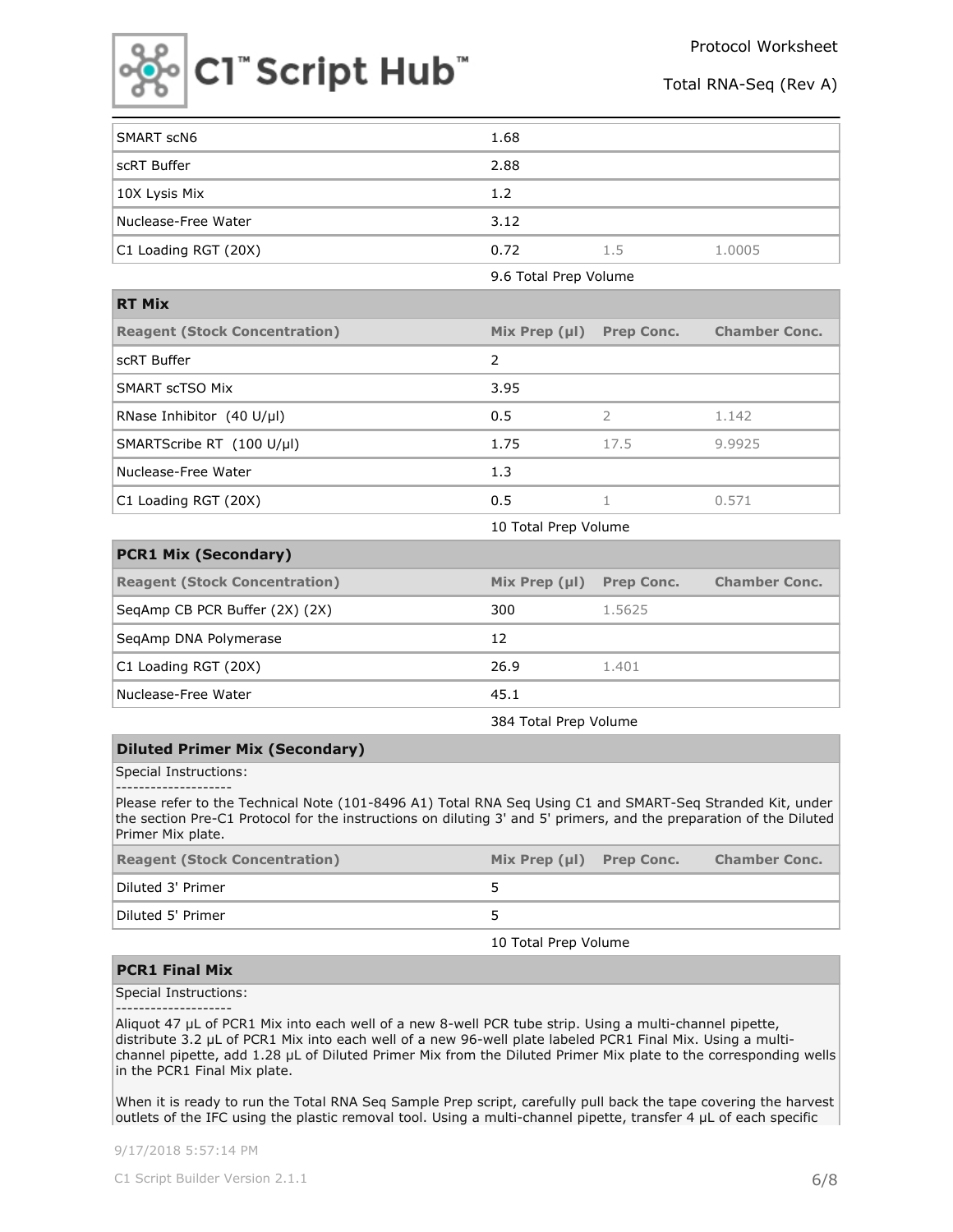

| PCR1 Final Mix from the PCR1 Final Mix plate into corresponding harvest outlets. Replace the tape to cover the<br>harvest outlets. |                    |                   |                      |  |  |  |  |
|------------------------------------------------------------------------------------------------------------------------------------|--------------------|-------------------|----------------------|--|--|--|--|
| <b>Reagent (Stock Concentration)</b>                                                                                               | Mix Prep $(\mu I)$ | <b>Prep Conc.</b> | <b>Chamber Conc.</b> |  |  |  |  |
| PCR1 Mix                                                                                                                           |                    |                   |                      |  |  |  |  |
| Diluted Primer Mix                                                                                                                 | 2.08               |                   |                      |  |  |  |  |

6.08 Total Prep Volume